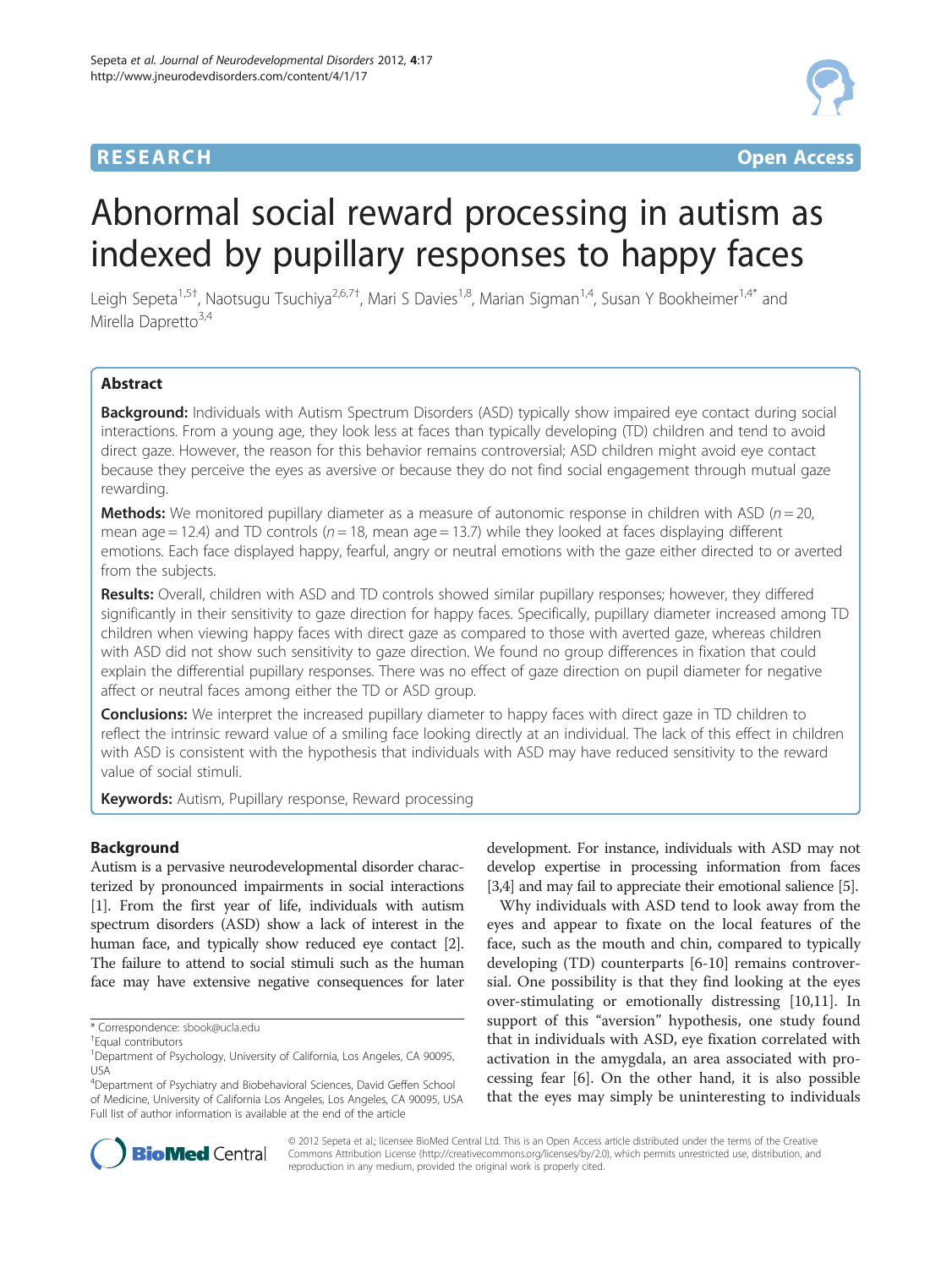with ASD, if they fail to appreciate the information the eye region may convey. According to the social motivation hypothesis, individuals with ASD may not attend to social stimuli—such as faces and the eye region in particular—because they have difficulty forming representations of the reward value of these social stimuli [[12,13\]](#page-8-0). As these individuals may not find faces and eye contact rewarding, they may not be motivated to interact socially. In contrast, a happy face may be socially rewarding for neurotypical individuals. Indeed, happy [[14,15\]](#page-8-0) and attractive faces [[15,16\]](#page-8-0) have been shown to activate reward circuitry, such as the ventral striatum and orbitofrontal cortex, using functional MRI (fMRI). Further, Kampe et al. (2001) showed that fMRI activation in the ventral striatum is modulated both by reward magnitude (degree of facial attractiveness) and direction of the gaze (direct vs. averted), indicating that reward circuits are engaged when looking at people's faces and that this network is also sensitive to eye contact. These findings suggest that, for neurotypical individuals, direct eye contact during social interactions may be intrinsically rewarding.

The aim of this study was to investigate whether children and adolescents with ASD find looking at the eye region aversive or simply unrewarding, using pupillometry as an index of emotional responsiveness. Task-evoked pupillary responses have been shown to reflect variations in processing load, or arousal level, across various cognitive domains including short-term memory, language, arithmetic and perception tasks (see [\[17\]](#page-8-0) for a review). Importantly, emotional arousal, regardless of valence, is also related to the pupillary dilation response [\[18,19](#page-8-0)]. In fact, the largest pupillary dilations are evoked by stimuli reported as most aversive or most pleasant [\[20-22\]](#page-8-0). Some studies of pupil dilation in children and adolescents have demonstrated greater pupil dilation to negative stimuli (words, interactions) than to neutral or positive stimuli [[23,24](#page-8-0)]. Further, pupillary changes have been found to covary with skin conductance change [[20](#page-8-0)], indicating that pupillary responses reflect emotional arousal associated with increased sympathetic activity. Importantly, several studies have reported increases in pupil dilation in response to rewarding stimuli. In adults, sexually arousing stimuli, whether visual or auditory, lead to increases in pupil diameter [[25](#page-8-0)-[27](#page-8-0)]. Increasing levels of reward led to corresponding increases in pupil diameter [[28](#page-8-0)], whether the reward cues were apparent or subliminal. Cravingrelated visual cues in smokers produced increased pupil diameters [\[29\]](#page-8-0); these same cues were also associated with increased fMRI signal in the ventral striatum [[30](#page-8-0)], suggesting that the pupil dilation during craving is related to reward anticipation. However, anticipation of a potential reward or loss in a gambling task caused an increase in pupil diameter, while actually receiving a reward resulted

in pupil reduction more than losing a reward, suggesting that pupil dilation may be related to anticipation of reward outcomes rather than the attainment of the reward per se.

Despite the utility of pupillary response as a measure of autonomic arousal, very few studies to date have reported on pupillary response to facial stimuli in developmental disorders, such as autism [\[32,33](#page-8-0)]. While one study [[32](#page-8-0)] found overall pupillary constriction when the ASD group viewed faces as compared to the TD group, another study [[33](#page-8-0)] did not show differences in pupillary responses to upright faces between the ASD and TD group. However, this latter study found that the ASD group showed increased pupil dilation to the inverted faces (compared to upright faces), whereas this effect was not seen in the TD group. Overall, little is known about the nature of the pupillary response to faces in individuals with ASD, and the few existing studies have reported discrepant results.

In the current study, we presented emotional faces with averted gaze (the eyes of the faces presented are looking to the side of the subject) and faces with direct gaze (the eyes of the faces presented are gazing directly at the subject). Direct gaze in humans communicates the intent to engage with another person and maintain social interaction [\[34](#page-8-0)]. In neurotypical individuals, direct gaze compared to averted gaze is associated with increased activation of the fusiform face area [\[35](#page-8-0)]; in contrast, in one study in children with ASD [\[36](#page-8-0)], gaze direction was not found to modulate brain activity.

Therefore, in the present study we investigated pupillary response and fixation behavior in children with ASD and age-matched TD controls while they were presented with emotional faces (angry, afraid, happy or neutral) displaying either direct or averted gaze. To examine the aversion hypothesis, we compared pupillary response to emotional faces in the ASD and TD groups. If individuals with ASD avoid looking at faces (and the eye region in particular) because they find this aversive, then children and adolescents with ASD should show an overall increased pupillary response to faces compared to the TD group. However, it is also possible that between-group differences in pupillary responses may only be observed for faces displaying direct eye gaze, irrespective of emotion, or for faces displaying negative affect.

To examine the social motivation hypothesis, we examined pupillary response to faces displaying positive affect (a happy expression) in the ASD and TD groups, with the underlying assumption that a happy face with direct eye gaze would be most rewarding for neurotypical individuals [[14,15\]](#page-8-0). We hypothesized that TD children would show increased pupil dilation to happy faces with direct gaze compared to averted gaze. If individuals with ASD avoid looking at faces, and the eyes in particular, because they find them unrewarding, then our sample of children with ASD should not show this effect.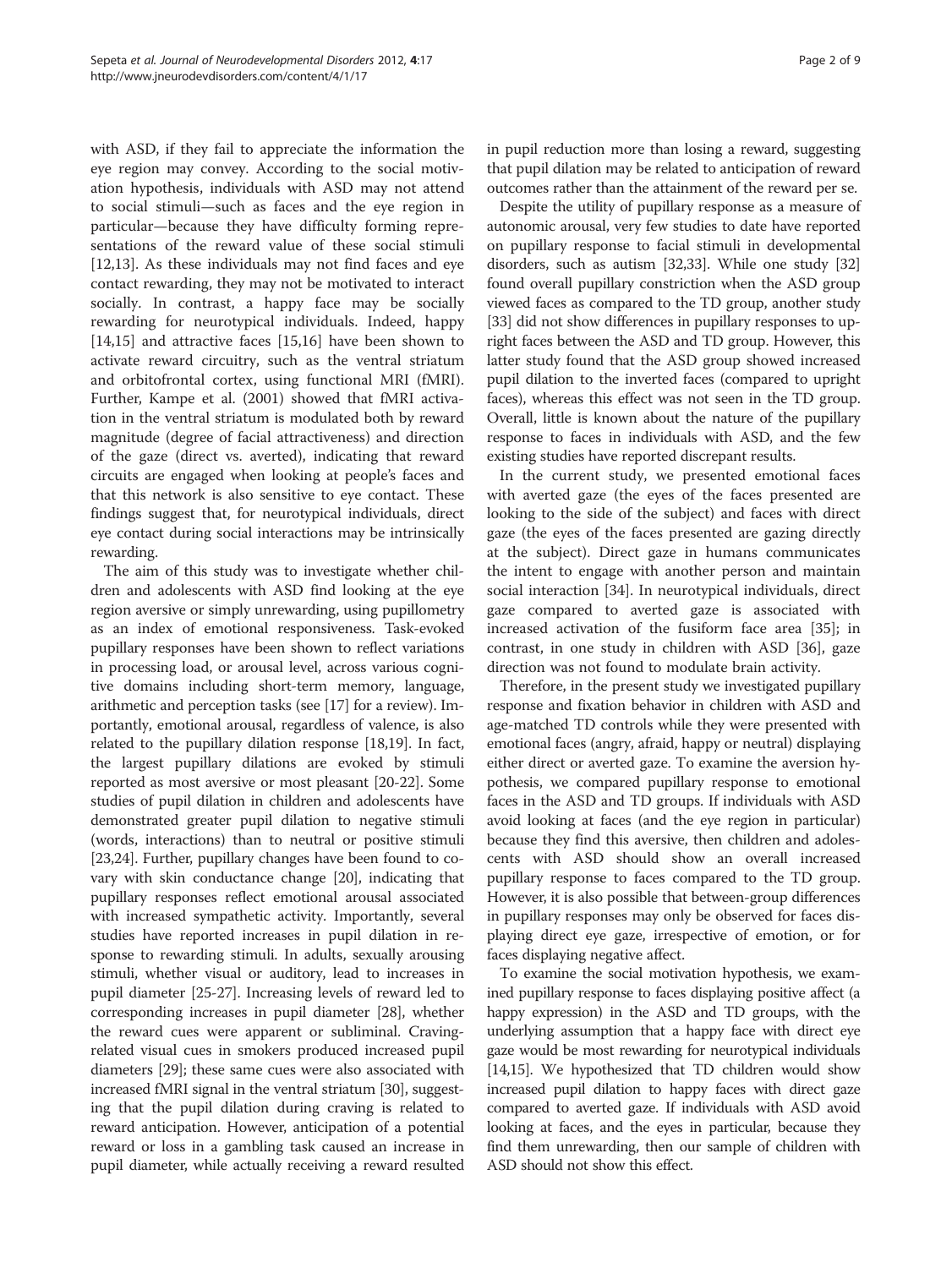# **Methods**

# Ethics statement

This study was approved by the UCLA Office for Protection of Research Subjects, and written informed consent was obtained from every subject.

# Subjects

Subjects were recruited from a pool of subjects previously studied at UCLA, subjects responding to flyers posted around Los Angeles and referrals from the UCLA Autism Clinic. Inclusion criteria for the ASD group were (1) a prior clinical diagnosis of ASD (autism or Asperger's syndrome) confirmed using the Autism Diagnostic Observation Schedule-Generic [\[37\]](#page-8-0) and/or the Autism Diagnostic Interview-Revised [\[38](#page-8-0)]; (2) no other reported neurological disorders (e.g., cerebral palsy or epilepsy) or structural brain abnormalities; (3) fluent speech and language abilities. TD subjects had no history of medical, psychiatric or neurological disorders according to parental report. Twenty-one (1 female) ASD and 20 (1 female) TD subjects (age 8–18) participated in this study (one ASD and two TD subjects were excluded from the analysis, see below). Verbal, Performance and Full-Scale IQ were assessed by the Wechsler Intelligence Scale for Children-Third Edition (WISC-III) or the Wechsler Abbreviated Scale of Intelligence (WASI). Age and IQ scores (Fullscale, Verbal, Performance) for the two groups are presented in Table 1. No significant differences between the TD and ASD group were observed for age or Performance IQ. Scores on FIQ and VIQ differed between groups; however, "gaze index" for happy faces (see below) was not correlated with FIQ (for ASDs,  $r = -0.305$ ; for TDs,  $r = 0.319$ ; for all,  $r = 0.018$ ) or VIO (for ASDs,  $r = -0.170$ ; for TDs,  $r = -0.010$ ; for all,  $r = 0.033$ ). None of the correlations were significant ( $p > 0.19$ ).

#### Apparatus

Subjects were tested using a video-based eye tracker (Tobii 1750 Eye-Tracking Technology, using ClearView 2.2.0 software, sampling rate of 50 Hz) while viewing static images of emotional faces from the NimStim Face Stimulus Set [\[39](#page-8-0)]. During testing, each subject sat 60 cm in front of a monitor equipped with an eye-tracker and viewed the stimuli on the monitor (Figure [1a\)](#page-3-0). The

|  | <b>Table 1 Description of subjects</b> |  |
|--|----------------------------------------|--|
|--|----------------------------------------|--|

|             | ASD group $(n=20)$ | TD group $(n = 18)$ |
|-------------|--------------------|---------------------|
| Age (years) | 12.4(2.5)          | 13.7(2.7)           |
| <b>FIQ</b>  | 106(20)            | 117(12)             |
| VIQ         | 101(20)            | 117(13)             |
| <b>PIQ</b>  | 110(18)            | 112(11)             |

Mean and standard deviations of age, Total Verbal, Performance, and Full-Scale IQ for ASDs and TDs.

apparatus is able to calculate the x-y coordinates corresponding to the visual fixation points on the screen (frequency of 50 Hz) within 1 cm of accuracy. The monitor was situated within a testing booth designed to minimize visual distractions. The eye-tracking system was calibrated before each session and its accuracy validated before the study.

#### Stimuli and procedure

The stimuli and procedure used in this eye-tracking study were the same as those created for a prior fMRI study conducted in our laboratory [[36\]](#page-8-0). We used a subset of the NimStim Face Stimulus Set [[39\]](#page-8-0): 20 young adult individuals, each displaying four emotional expressions (angry, afraid, happy or neutral). Stimuli consisted of an equal number of male and female faces against a white background, with each major racial group represented (Figure [1b](#page-3-0)). We used the original 80 images for the gaze-direct condition (Figure [1b](#page-3-0), left). For the gazeaverted condition, we edited the original 80 images by changing the direction of the pupil and the irises using Adobe Photoshop (Figure [1b,](#page-3-0) right). Stimulus faces were presented for 2 s, each according to a pseudo-random sequence  $(ISI = 1 s)$ . To control the initial fixation position, we presented two fixation crosses before each trial. These were presented for 1 s in the same position where the eyes were to appear in the next face stimulus. Null events, consisting of fixation crosses in the center of the screen, were distributed pseudo- randomly throughout the run (as per the prior fMRI protocol). We prepared eight sets of stimulus presentation schedules, which were created by randomizing Gaze Condition (gaze-direct, gaze-averted) and emotional expression. All stimuli presentation schedules were used in each group (approximately an equal number of times). At the beginning of each session, subjects were instructed to pay attention to the pictures and keep their head as still as possible. This was a passive viewing task, and the subject's level of attention to the stimuli displayed was monitored. One TD subject was unable to follow instructions, and thus his data were excluded from subsequent analysis. Our prior work with this population indicated that high functioning adolescents with ASD have no difficulty identifying and labeling these basic facial emotions [[40](#page-8-0)].

#### Pupillary response analysis

Pupil diameter was recorded by the Tobii Eye Tracker. The data were exported and analyzed offline using custom codes in Matlab with Statistics Toolbox. We first removed missing data points (i.e., blinks, fixation outside of the field of view, etc.). Additionally, since pupil diameters are not stable when recorded for less than 100 ms, we removed these unstable points as well. Second, we linearly interpolated the missing data points. Third, the time course was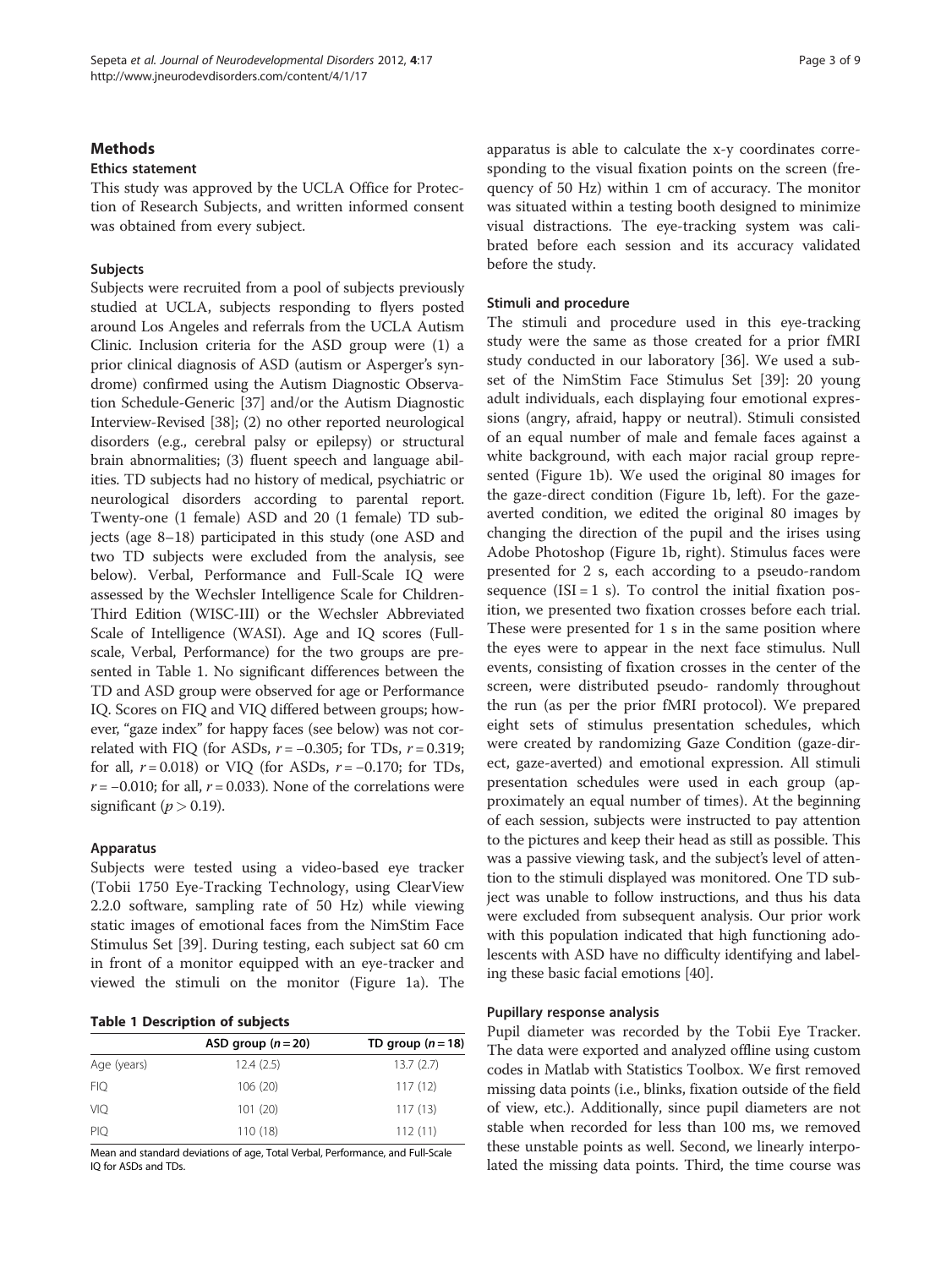<span id="page-3-0"></span>

smoothed with a boxcar kernel with a width of 100 ms. The above procedures were independently performed for the pupil data from left and right eyes. Fourth, we extracted the pupillary time course for each trial and rejected trials that contained more than 30% of missing data. If the pupillary time courses were interpolated less than 30% for both eyes, we averaged them. If the data from one eye were rejected, we used the data from the other eye without averaging. At the subject level, we excluded data from subjects who did not have more than 10 trials out of 20 trials in each condition (e.g., direct happy face). By the above procedures, data from one ASD and one TD subject were excluded from all subsequent

analyses. For the remaining subjects, 75-100% of trials were valid (for the ASD, on average 93%; for the TD, on average 95%).

For each trial, we converted the pupillary diameter into a percent increase unit, by dividing the time course of the pupillary diameter by the mean pupillary diameter during the 100 ms before the stimulus onset (baseline). We obtained a mean pupillary response time course for each subject by subtracting the mean time course for null trials from the mean time course for all the face trials. We obtained the grand mean pupil response time course across subjects by averaging the mean pupil time course for each subject.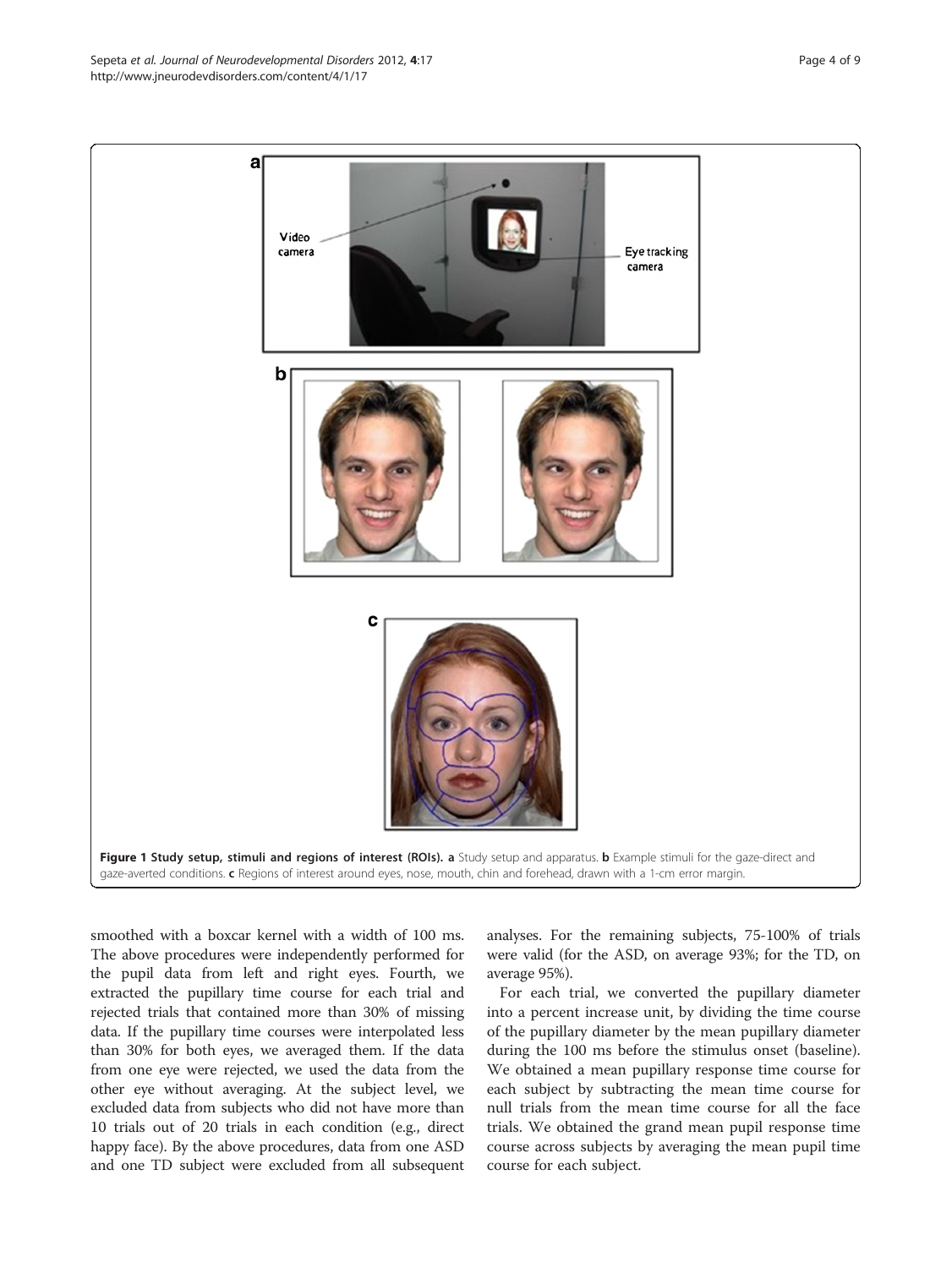<span id="page-4-0"></span>

To capture the specificity of the gaze effects on the pupil response to each emotion, we introduced the following gaze index (GI) for emotion, i,

$$
GI(i) = \frac{R_d(i) - R_a(i)}{\sum_j |R_d(j) - R_a(j)|}
$$



where R refers to the mean pupillary response between 0.6-1.6 s after stimulus onset; subscripts 'd' and 'a' refer to directed and averted gaze conditions, respectively. The denominator is the sum of the absolute values of the differential responses over four emotions, j. Gaze index, GI(i), is 1 if and only if emotion, i, elicits a nonzero differential response and the other emotions elicit zero differential responses. If the pupillary response magnitude is the same for all emotions, GI for each emotion is either + .25 or -.25, depending on the polarity of the differential response to direct vs. averted gaze. To compute GI at each time point, we smoothed pupillary response with a boxcar kernel with a width of 200 ms.

#### Fixation pattern analysis

Regions of interests (ROIs) were individually drawn around the eyes, mouth, nose, chin and forehead (Figure [1c](#page-3-0)). Each region had a 1-cm margin to accommodate the resolution of the Tobii Eye Tracker system  $(\sim 1$  degree of visual angle; see Figure [1c\)](#page-3-0). We assigned an ROI value of 1 when the fixation was within a given ROI and 0 otherwise at each sample time (20 ms at 50 Hz). For each subject, we computed the proportion of fixation within a given ROI at each sample time (20 ms) as the probability of fixating on that ROI for each facial stimulus, out of the total number of faces presented (20 faces for each emotion in each gaze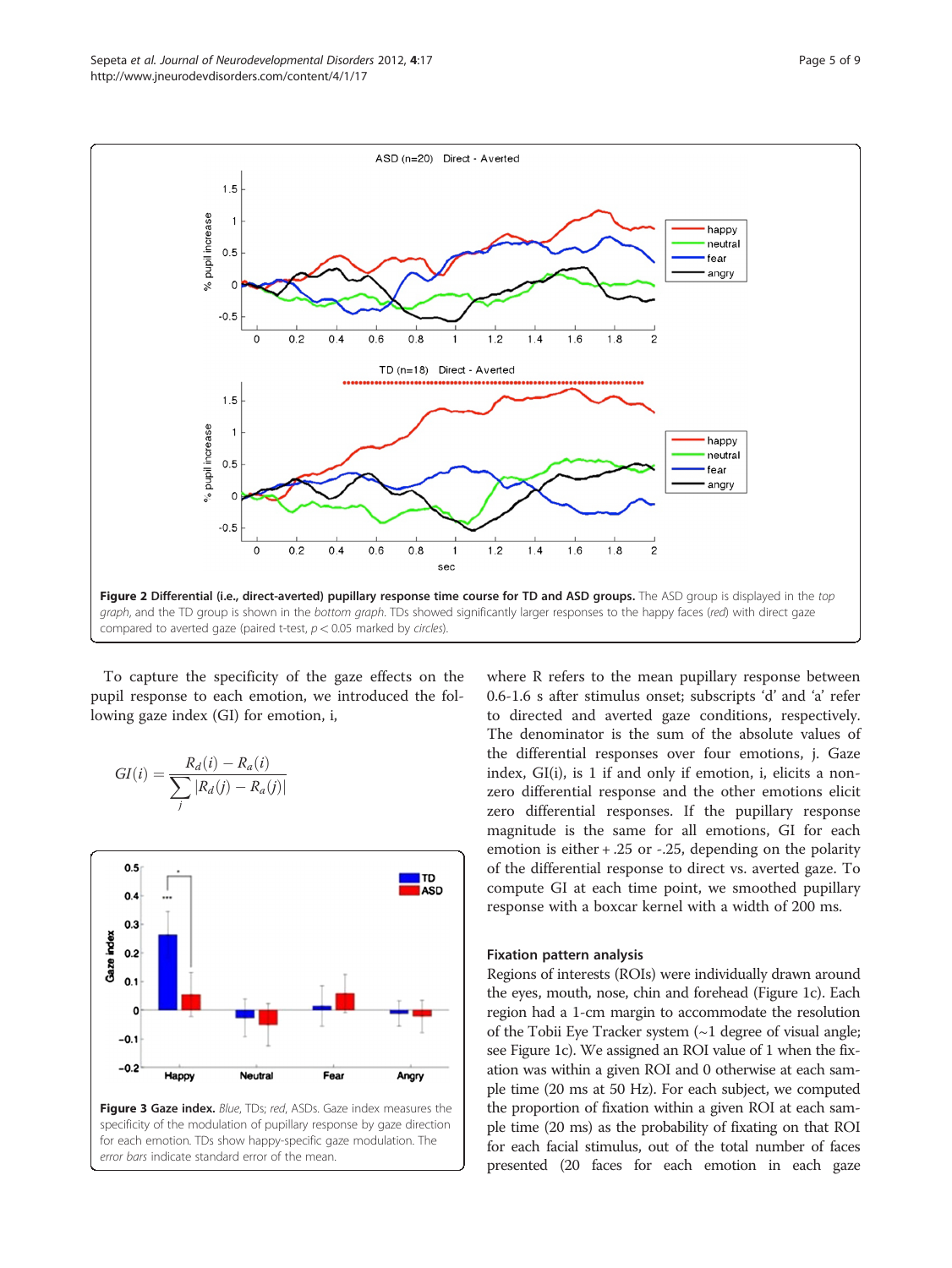condition). Subsequently this proportion was smoothed with a boxcar kernel with a width of 200 ms. To normalize the distribution of the ROI values, we transformed the proportion of fixation with a log-it function for all subsequent statistical analyses;

$$
logit(p)=\frac{1}{2}\ast log(p/(1-p)).
$$

The logit transformed ROI values were used for the fixation duration analyses.

# Results

#### Pupil dilation analyses

#### Analyses to examine the 'aversion hypothesis'

To examine if individuals with ASD avoid looking at faces, and the eye region in particular, we performed a repeated measure ANOVA with gaze condition (averted and direct) and emotion (happy, angry, fear and neutral) as withinsubject factors and diagnosis as a between-group factor (ASD and TD) for pupillary response magnitude, measured as the mean pupillary response from 0.6 to 1.6 s (see Pupillary response analysis section). In this analysis, there was no main effect of group  $(F(1,36) = 1.399, p = 0.245)$ , indicating that the ASD and TD groups displayed similar overall pupillary responses when summing across emotion and gaze condition. Additionally, there was neither a significant group x gaze direction interaction  $(F(1,36) = 0.399,$  $p = 0.532$ ) nor a significant group x emotion interaction (F  $(3,108) = 1.672$ ,  $p = 0.177$ , indicating similar pupillary responses across the ASD and TD groups, irrespective of gaze direction and emotions (Table 2). Importantly, we observed no significant main effect of group or group x gaze interaction when we examined pupillary responses to negative emotions (anger and fear) ( $ps > 0.151$ ) or the fear expression alone ( $ps > 0.169$ ). Further, when we examined fear direct vs. neutral direct for the TD and ASD groups the results did not approach statistical significance (TD: F  $(1,36) = 1.536, p = 0.223;$  ASD:  $(F(1,36) = 0.158, p = 0.694)$ .

#### Analyses to examine the 'social motivation hypothesis'

To examine if individuals with ASD do not look at faces and the eye region in particular because they do not find it rewarding, we examined pupillary responses for the happy emotion using a repeated measure ANOVA with gaze condition (averted and direct) as a within-subject factor and diagnosis as a between-group factor (ASD and TD). This analysis revealed an overall main effect of gaze direction  $(F(1,36) = 6.446, p = 0.016)$  such that larger pupillary responses were observed for direct gaze across the two groups. While there was no significant main effect of group or a significant group x gaze interaction, as hypothesized, children in the two groups differed in sensitivity to the gaze direction for happy faces. Planned comparisons revealed that the TD group showed a significant

| Page 6 of 9 |  |  |
|-------------|--|--|
|             |  |  |

#### Table 2 Mean pupillary response for ASD and TD groups

| <b>Emotion</b> | Gaze      | Group      | Mean pupil   | SD   |
|----------------|-----------|------------|--------------|------|
|                | condition |            | increase [%] |      |
| Happy          | Direct    | TD         | 7.71         | 2.77 |
|                |           | <b>ASD</b> | 8.22         | 3.77 |
|                | Averted   | <b>TD</b>  | 6.37         | 2.60 |
|                |           | <b>ASD</b> | 7.67         | 4.31 |
| Neutral        | Direct    | TD         | 7.10         | 2.88 |
|                |           | <b>ASD</b> | 8.05         | 4.54 |
|                | Averted   | TD         | 7.10         | 2.79 |
|                |           | <b>ASD</b> | 8.21         | 4.35 |
| Fear           | Direct    | TD         | 6.52         | 3.56 |
|                |           | <b>ASD</b> | 8.22         | 3.88 |
|                | Averted   | TD         | 6.33         | 2.63 |
|                |           | <b>ASD</b> | 7.87         | 4.33 |
| Anger          | Direct    | TD         | 6.23         | 2.82 |
|                |           | <b>ASD</b> | 7.86         | 3.97 |
|                | Averted   | TD         | 6.32         | 2.41 |
|                |           | <b>ASD</b> | 8.05         | 4.57 |

Mean and standard deviations of pupillary response for each group (ASD and TD), emotion (happy, neutral, fear and anger) and gaze condition (direct and averted).

effect for gaze direction  $(F(1,36) = 6.130, p = 0.018)$ , with increased pupillary dilation to direct happy faces vs. to averted happy faces. In contrast, the ASD group did not show this effect  $(F(1,36) = 1.165, p = 0.288)$ . Further, in the larger repeated measure ANOVA with both gaze condition and emotion (happy, angry, fear and neutral) entered as within-subject factors, the mean pupillary response for the happy emotion in the direct gaze condition was significantly larger than all of the other emotions in the TD group  $(F(1,36) = 8.250, p = 0.007)$ , but not in the ASD group  $(F(1,36) = 0.246, p = 0.623)$ .

We then performed a second set of analyses where, for each group, the pupillary responses for direct vs. averted gaze were examined for each emotion at each time point. The TD group showed significantly larger pupillary dilation to the gaze-direct happy faces than to the gazeaverted happy faces (Figure [2](#page-4-0) top panel, red line; circles indicate  $p < 0.05$ , for each time point with a paired t-test). For the TD group, this effect was specific to the happy emotion (for all other emotions:  $ps > 0.05$  for all time points). The ASD group did not show sensitivity to the gaze direction for any of the emotions ( $ps > 0.05$  for all time points, Figure [2](#page-4-0) bottom panel).

Finally, to further qualify the effect of gaze direction, we conducted additional analyses using the 'gaze index,' which normalizes the differential gaze effects (i.e., gaze directgaze averted) by dividing by the sum of the absolute value of the differential gaze effects across all emotions (see Pupillary Response Analysis section in the Methods). A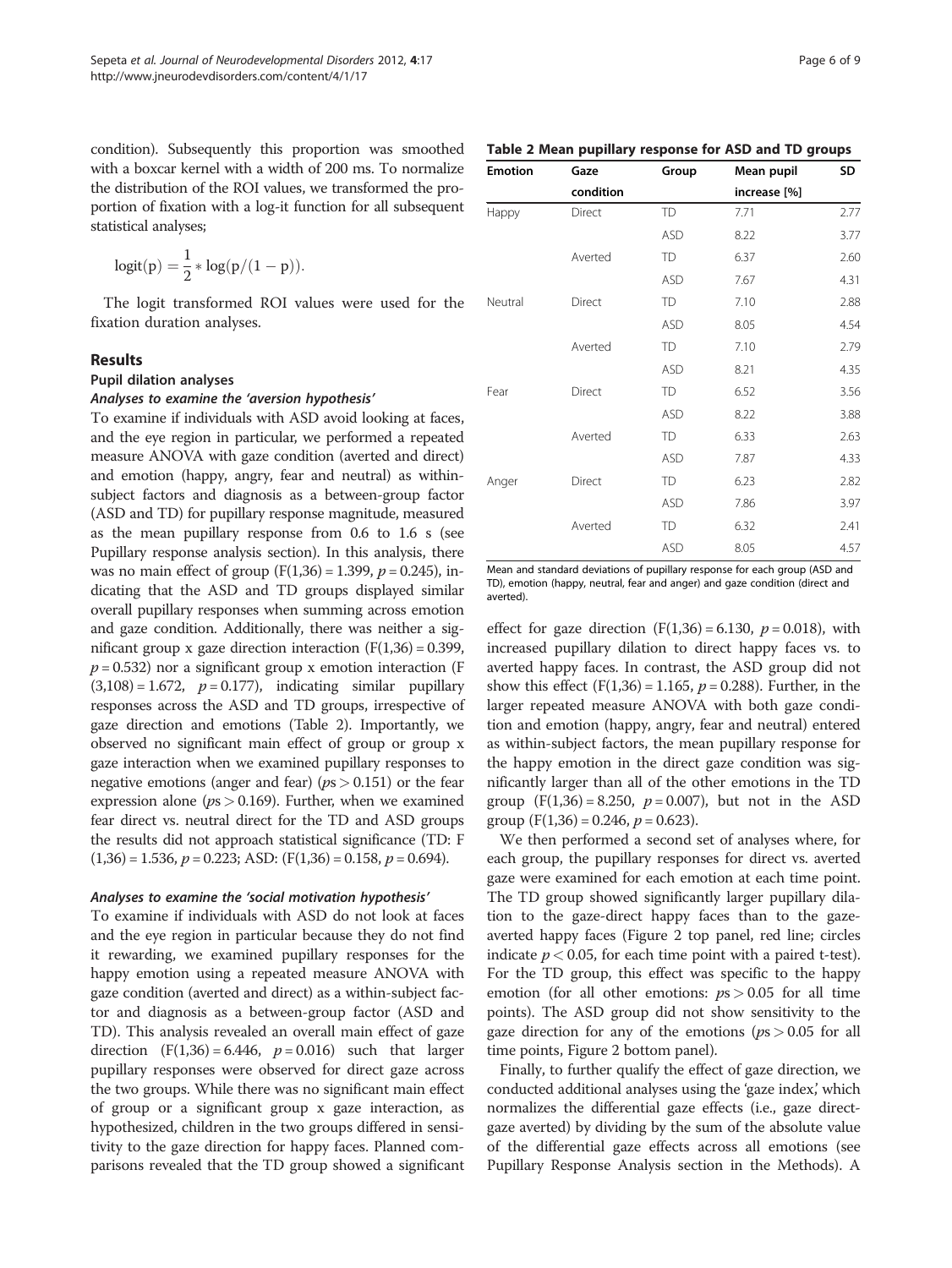repeated-measure ANOVA with emotion (happy, angry, fear and neutral) as a within-subject factor and diagnosis as a between-group factor (ASD and TD) revealed a main effect of emotion (F(3,108) = 3.825,  $p = 0.012$ ), but no main effect of group  $(F(1,36) = 1.032, p = 0.316)$  or group x emotion interaction  $(F(3,108) = 1.210, p = 0.310)$ . Importantly, however, the gaze index differed significantly across emotions in the TD  $(F(3,51) = 4.310, p = 0.009)$ , but not the ASD group  $(F(3,57) = 0.786, p = 0.507)$ . A post-hoc nonparametric permutation test (10,000 times [\[41\]](#page-8-0)) confirmed that the gaze index for happy expressions was larger in the TD group than the ASD group ( $p = 0.038$ ; Figure [3](#page-4-0)). We conclude that the TD group displayed significantly larger pupillary dilation to happy faces when the gaze was directed to them than when the gaze was averted, whereas the ASD group did not show this effect.

# Fixation pattern analyses

One potential concern is whether the observed pupillary response effects could be secondary to differences in fixation behavior. For instance, the eye region of a face is of high luminance and contrast; increased focus on the eyes in the TD group could result in increased pupil dilation simply due to luminance differences [\[42\]](#page-8-0); similarly, faces displaying different emotional expressions could potentially have different luminance properties. Therefore, we examined potential luminance differences across images to rule out this possibility. In each of the eight image categories (four emotions [angry, fear, happy and neutral], two gaze directions [direct vs. averted]), we computed the mean RGB value across the entire image and found no significant differences in luminance (all  $ps > 0.5$ ).

The observed differences in pupillary responses could also be affected by whether attention is directed to the eyes or other parts of the face [\[10\]](#page-8-0). It is possible that the TD group might have shown increased pupillary response to the happy faces because they fixated more on the eyes for the direct-gaze than the averted-gaze condition. Similarly, the ASD group might have shown less modulation of the pupillary response by the gaze direction because they fixated less on the eyes than the TD group. Although we attempted to minimize between-group differences by providing fixation crosses at the level of the eyes to cue all participants to look at the eye region, we nevertheless evaluated possible group differences in eye fixation and the relationship between fixation and pupillary responses.

We examined the time that the ASD and TD groups spent fixating on the eyes for each emotion and gaze condition from 0–1.6 s (the time range corresponding to the period from stimulus onset to the end point of the time interval used for the pupillary response analyses). The results of this repeated-measures ANOVA revealed only a significant main effect of emotion  $(F(3,108) = 6.150,$  $p = 0.001$ ) such that participants fixated less on the eyes for the angry than for the neutral faces. Since the significant within- and between-group effects of pupillary response were observed for the happy expressions only, we further probed fixation behavior for this emotion. Overall, the repeated measures ANOVA for happy faces revealed no main effect of group  $(F(1,36) = 2.347, p = 0.134)$  or gaze condition  $(F(1,36) = 1.865, p = 0.180)$ , or interaction of gaze condition by group  $(F(1,36) = 0.000, p = 0.986)$  for fixation behavior.

# **Discussion**

Here we showed increased pupillary responses when TD children and adolescents viewed happy faces with direct vs. averted gaze. In contrast, children and adolescents with ASD did not show any enhanced pupillary response to happy facial expressions (or to any other emotion). Happy faces [\[14,15](#page-8-0)] have been shown to activate reward circuitry in neurotypical individuals; in fact, attractive faces displaying direct eye gaze elicit significant activity in the ventral striatum, an area that is part of the neural system associated with reward processing [[16](#page-8-0)]. Numerous studies have also shown that pupillary response may reflect reward processing [[19,21,43\]](#page-8-0). For instance, one reward learning study [[21](#page-8-0)] showed that rewarding stimuli (rated as the "most preferred") were associated with a significant increase in pupil dilation, as well as increased activity in the ventral striatum. In light of these findings, we suggest that the happy-specific gaze effects of pupillary response observed in our study for the TD group may be related to the intrinsic reward value of a smiling face. The lack of such modulation in the ASD group lends support for the hypothesis that children with ASD have an impairment in social reward processing [\[13](#page-8-0)]. Importantly, the present findings are also consistent with recent neuroimaging evidence showing decreased reward circuitry responsivity in children and adolescents with ASD [[44](#page-8-0)].

Previous research has shown that individuals with ASD may display aberrant fixation patterns because they find looking at the eyes aversive [\[6,](#page-7-0)[11](#page-8-0),[45](#page-8-0)]. If this was the case, the ASD group should have exhibited increased pupillary diameters to faces in general, and to faces with direct gaze in particular. However, we did not observe this pattern of results. Further, pupillary responses did not vary in response to a potential threat such as viewing a fearful or an angry face with direct gaze. Taken together, then, our data argue against the 'aversion hypothesis' and instead suggest that individuals with ASD may fail to appreciate the reward value of human faces, in line the social motivation hypothesis [[13](#page-8-0)], which posits that individuals with ASD do not find social stimuli and interactions rewarding. However, since other studies have provided data indicating that individuals with ASD may find direct gaze aversive [[6,](#page-7-0)[11,45](#page-8-0)], these hypotheses may not be mutually exclusive.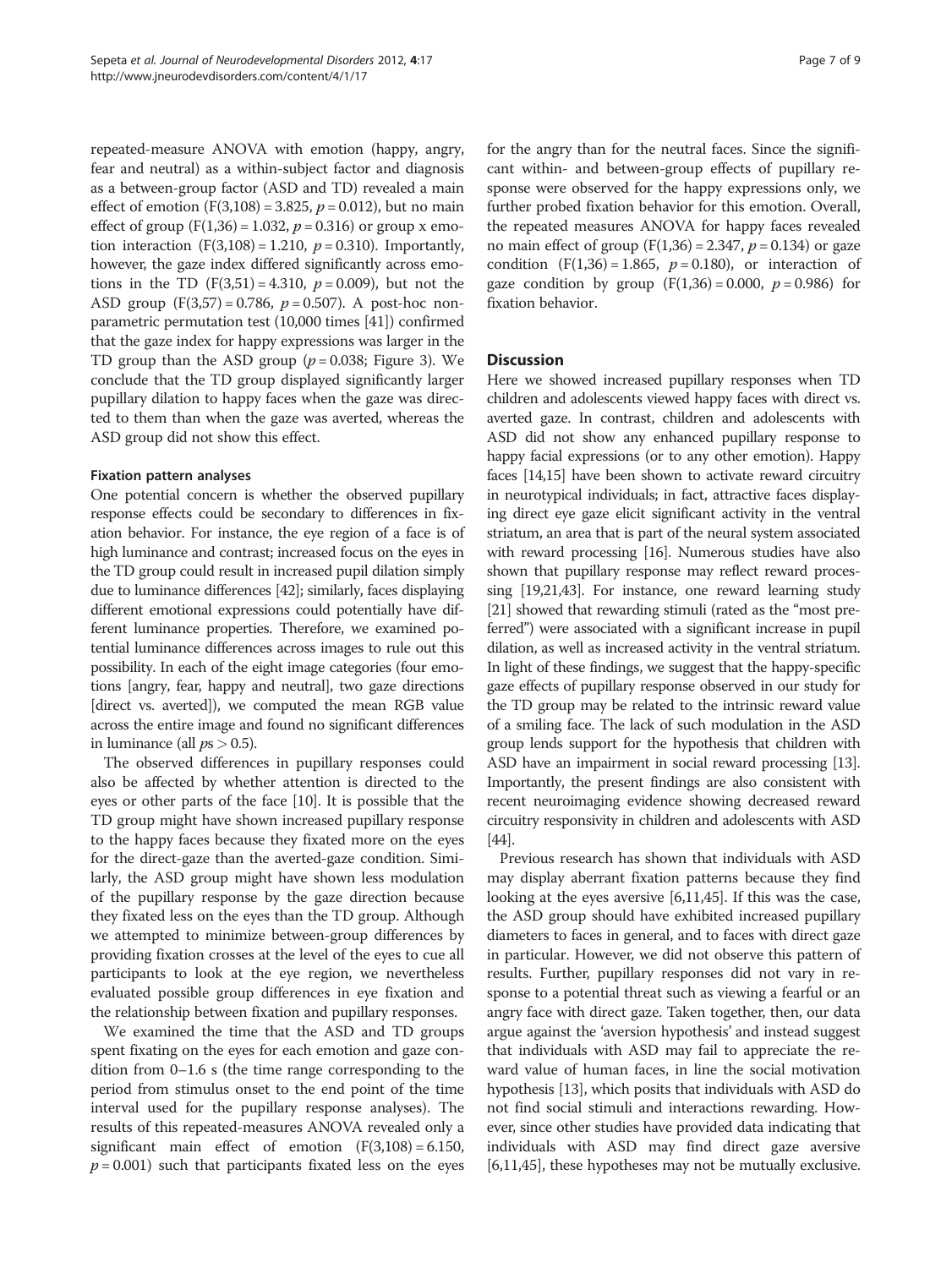<span id="page-7-0"></span>Nonetheless, our study suggests that aversion may not be the only viable account for reduced eye contact seen in autism.

Interestingly, unlike several prior reports (e.g., [\[23,24,46](#page-8-0)]), we did not see an overall group difference, or group by gaze interaction, in response to fearful faces. For instance, Farzin, Rivera and Hessl [\[46\]](#page-8-0) showed greater pupillary response to emotional faces including fear in children with Fragile X syndrome as compared to controls. Both groups showed an increase in pupil size for both happy and fearful expressions. These results are particularly relevant to the current study, as many of the Fragile X subjects in Farzin and colleagues' [[46](#page-8-0)] study were on the autism spectrum. One possible explanation for the discrepancy between the results of the current study and those observed by Farzin et al. is that our stimuli mainly consisted of faces displaying negative affect (e.g., fear, anger) or neutral facial expressions, which are often evaluated as negative (e.g., [[47,48](#page-8-0)]). Accordingly, the presentation of a happy face may have violated the expectation of a negative facial emotion, leading to a prediction error and thus a larger pupillary response to happy faces in TD children. Indeed, the locus coeruleus, which controls pupil dilation, also plays a role in detecting and responding to new targets in the environment [\[49,50\]](#page-8-0). Even 6- to 12-month-old infants show pupil dilation while observing actions that violate their expectations [\[51](#page-8-0)]. Lastly, our primary analyses focused on comparisons within emotions but between direct and averted gaze conditions, with an additional comparison of fearful vs. neutral faces with direct gaze. Irrespective of gaze, emotional faces as well as neutral faces may produce similar levels of pupil dilation. For instance, several neuroimaging studies have shown that neutral faces may produce equally strong [\[52,53\]](#page-8-0) or greater [[48](#page-8-0)] amygdala activation compared to fearful faces, suggesting that neutral faces can be as arousing as those with negative expressions. Thus, pupillary responses in the current study might be predictably smaller than those observed in prior studies that used scrambled faces as control stimuli.

#### Conclusions

Typically developing children and adolescents demonstrated increased pupillary diameter to happy faces with direct gaze, suggesting that a smiling face looking directly at an individual is intrinsically rewarding. The absence of this effect in children and adolescents with ASD is consistent with the hypothesis that these children are less motivated to look at faces and make eye contact because of reduced sensitivity to the reward value of these critically important social stimuli. Further studies employing different techniques simultaneously, such as monitoring autonomic responses (pupillary response, skin conductance response and heart rate modulation), tracking eye movements or measuring brain activity may further elucidate

the contribution of social motivation deficits to ASD symptomatology.

#### Competing interests

The authors declare that they have no competing interests.

#### Acknowledgments

This work was supported in part by grants from the National Institute of Child Health and Human Development (PO1 HD035470) and Autism Speaks. NT was supported by the Japan Science and Technology Agency and Japan Society for the Promotion of Science, as well as NIMH grant MH080721 awarded to Ralph Adolphs. The contents of this study are solely the responsibility of the authors and do not necessarily represent the official views of NICHD. The funders had no role in the study design, data collection and analysis, decision to publish or preparation of the manuscript. We thank Dan Kennedy and Ashley Scott for their comments on an earlier version of this manuscript.

Funding for this proposal and investigators was provided by: NICHD: 1P50 HD055784 (Bookheimer, Dapretto, Sepeta); Japan Science and Technology Agency and Japan Society for the Promotion of Science (Tsuchiya).

#### Author details

<sup>1</sup>Department of Psychology, University of California, Los Angeles, CA 90095, USA. <sup>2</sup> Division of Humanities and Social Sciences, California Institute of Technology, Pasadena, CA 91125, USA. <sup>3</sup>Ahmanson-Lovelace Brain Mapping Center, Semel Institute for Neuroscience and Human Behavior, University of California Los Angeles, Los Angeles, CA 90095, USA. <sup>4</sup>Department of Psychiatry and Biobehavioral Sciences, David Geffen School of Medicine, University of California Los Angeles, Los Angeles, CA 90095, USA. <sup>5</sup>Children's National Medical Center, Washington, DC 20010, USA. <sup>6</sup>School of Psychology and Psychiatry, Monash University, Clayton Campus, Victoria 3800, Australia. <sup>7</sup>Japan Science and Technology Agency, Tokyo, Japan. <sup>8</sup>Department of Neurology, Child and Adolescent Assessment Division, Sports Concussion Institute Health Services Research group, University of California Los Angeles, Los Angeles, CA 90095, USA.

#### Authors' contribution

SYB, MD and MSD contributed to the creation of the experimental design. MSD created the stimuli using Adobe Photoshop. LS acquired the data. NT and LS performed the data analyses and jointly wrote the paper. All authors discussed the results, agreed with the interpretation of the findings, and contributed to the writing and editing of the manuscript. All authors read and approved the final manuscript.

#### Received: 3 February 2012 Accepted: 7 June 2012 Published: 7 June 2012

#### References

- 1. Association AP: Diagnostic and statistical manual of mental disorders. 4th edition. Washington: Author; 1994.
- 2. Osterling J, Dawson G: Early recognition of children with autism: a study of first birthday home videotapes. J Autism Dev Disord 1994, 24:247–257.
- 3. Langdell T: Recognition of faces: an approach to the study of autism. J Child Psychol Psychiat 1977, 19:255–268.
- 4. Schultz RT, Gauthier I, Klin A, Fulbright RK, Anderson AW, Volkmar F, Skudlarski P, Lacadie C, Cohen DJ, Gore JC: Abnormal ventral temporal cortical activity during face discrimination among individuals with autism and Asperger syndrome. Arch Gen Psychiatry 2000, 57:331–340.
- 5. Weeks SJ, Hobson RP: The salience of facial expression for autistic children. J Child Psychol Psychiatry 1987, 28:137-151.
- 6. Dalton KM, Nacewicz BM, Johnstone T, Schaefer HS, Gernsbacher MA, Goldsmith HH, Alexander AL, Davidson RJ: Gaze fixation and the neural circuitry of face processing in autism. Nat Neurosci 2005, 8:519–526.
- 7. Klin A, Jones W, Schultz R, Volkmar F, Cohen D: Visual fixation patterns during viewing of naturalistic social situations as predictors of social competence in individuals with autism. Arch Gen Psychiatry 2002, 59:809–816.
- 8. Neumann D, Spezio ML, Piven J, Adolphs R: Looking you in the mouth: abnormal gaze in autism resulting from impaired top-down modulation of visual attention. Scan 2006, 1:194–202.
- 9. Pelphrey KA, Sasson NJ, Reznick JS, Paul G, Goldman BD, Piven J: Visual scanning of faces in autism. J Autism Dev Disord 2002, 32:249–261.